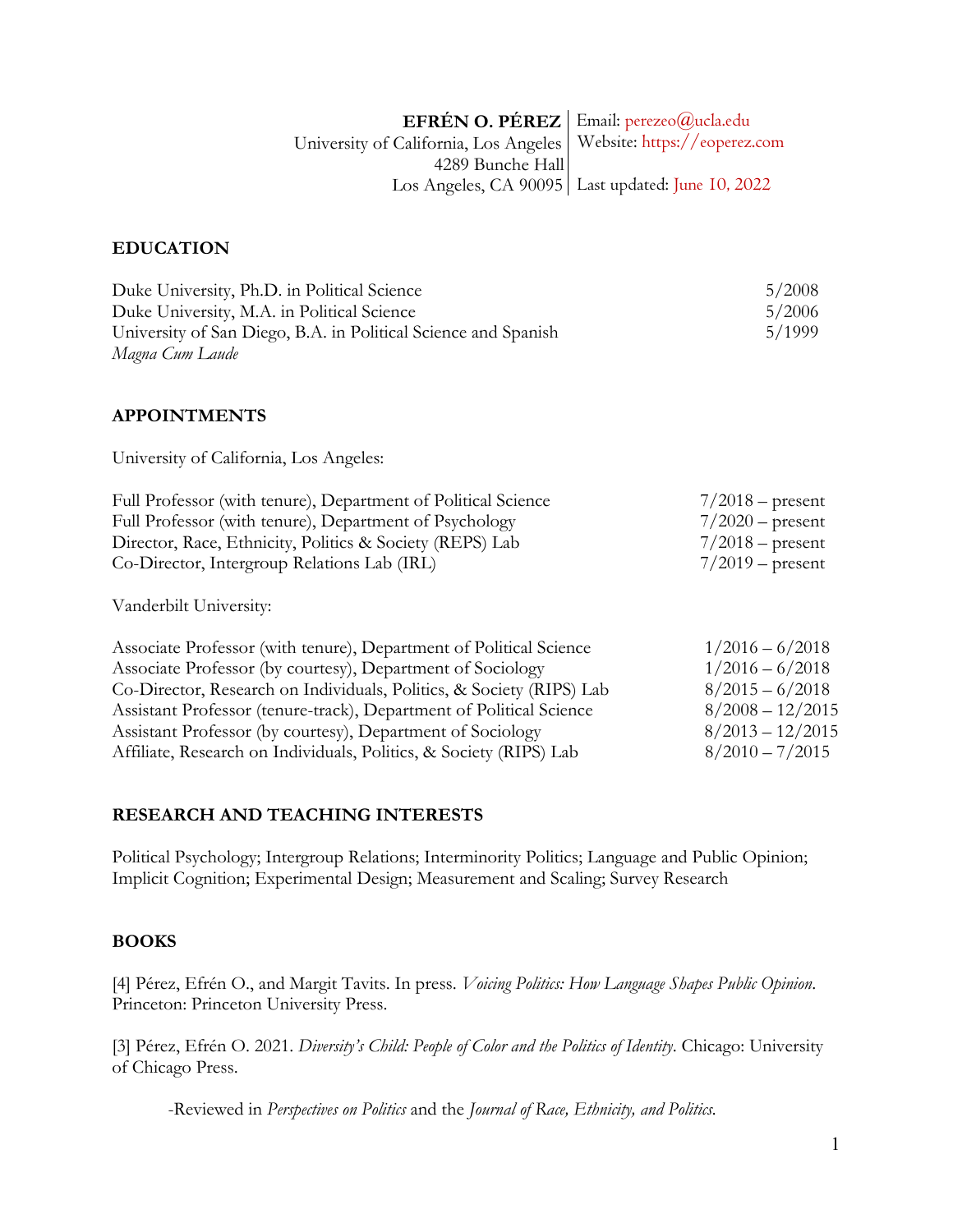-Featured in self-authored analysis in the *Washington Post,* "The U.S. is more racially diverse. Will people of color unify politically?  $(8/30/21)$ .

-Featured in self-authored analysis in the *Washington Post,* "People of color are protesting. Here's what you need to know about this new identity" (7/2/2020).

-Featured in author interview with NPR's *Codeswitch* podcast, "Is it Time to Say R.I.P. to 'POC'?'' (9/30/2020).

[2] Pérez, Efrén O. and Enya Kuo. 2021. *Racial Order, Racialized Responses: Interminority Politics in a Diverse Nation*. New York: Cambridge University Press.

[1] Pérez, Efrén O. 2016. *Unspoken Politics: Implicit Attitudes and Political Thinking.* New York: Cambridge University Press.

-Winner of the 2017 *Best Book Award* from the Race, Ethnicity, and Politics Section of the American Political Science Association.

-Winner of the 2017 *Best Book on Latino Politics* from the Latino Caucus of the American Political Science Association.

-Reviewed in *Choice*, *Journal of Politics*, *Journal of Race, Ethnicity, and Politics*, *Perspectives on Politics*, *Public Opinion Quarterly*.

-Subject of *Author Meets Critics* panel at the 2016 meeting of the Midwest Political Science Association (panelists: Lisa García Bedolla, Vincent Hutchings, Paul Sniderman, and Nicholas Valentino).

## **ARTICLES**

[25] Pérez, Efrén O., Crystal Robertson, and Bianca V. Vicuña. Forthcoming. "Prejudiced When Climbing Up or When Falling Down? Why Some People of Color Express Anti-Black Racism." *American Political Science Review*.

[24] Pérez, Efrén O., Bianca Vicuña, Alisson Ramos, Kevin Phan, Mariella Solano, and Eric Tillett. Forthcoming. "Bridging the Gaps Between Us: Explaining When and Why People of Color Express Shared Political Views." *Political Behavior*.

\*Project draws on an undergraduate student team proposal from my 2021 course, *Experiments in U.S. Racial and Ethnic Politics*

[23] Jason C. Chin, Gustavo Mártir, Yuen Huo, and Efrén O. Pérez. 2022. "Motivating Collective Action in Diverse Groups: Person of Color Identity, Prototypicality Perceptions, and Environmental Attitudes." *Social Psychological and Personality Science*. OnlineFirst.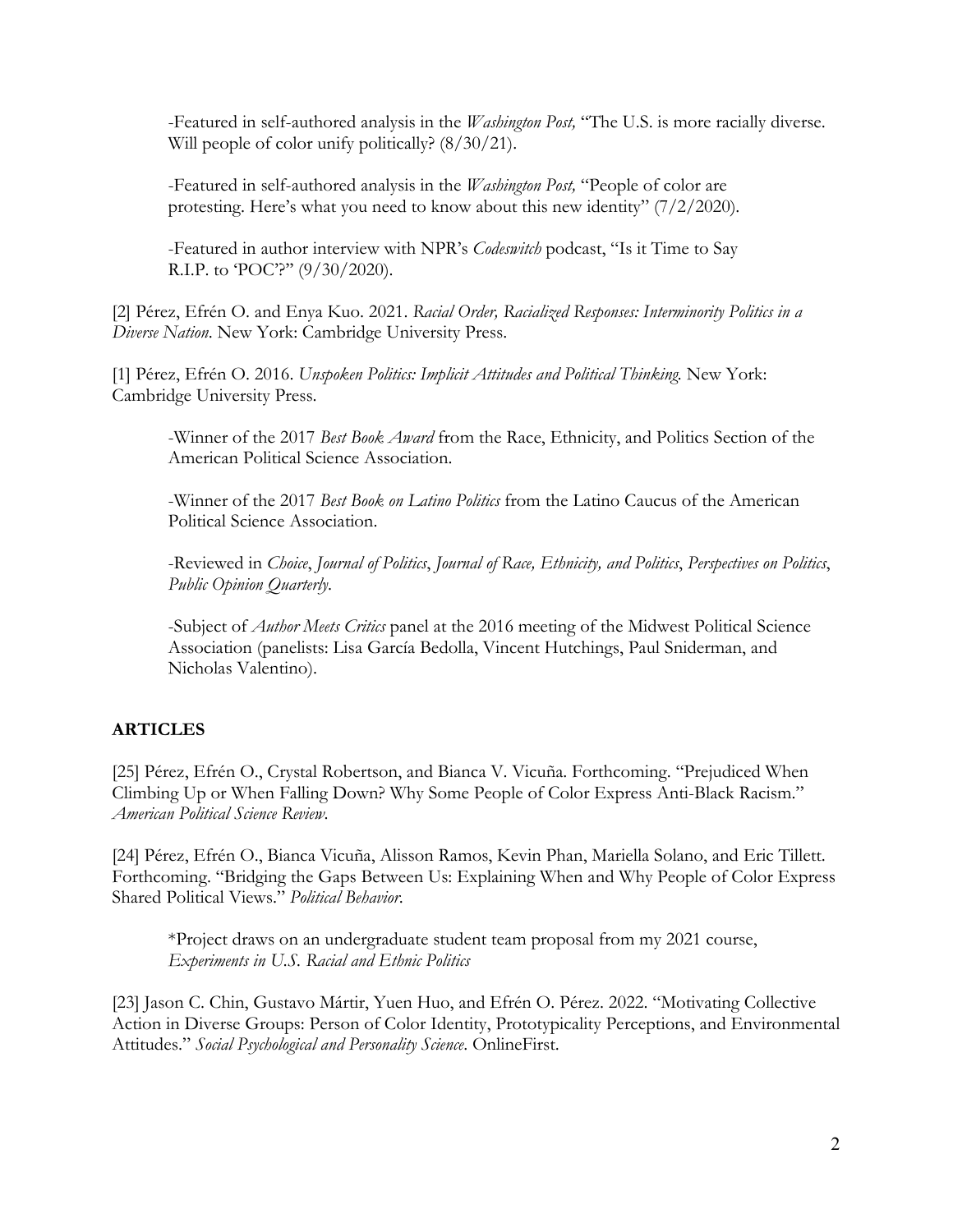[22] Eidgahy, Kaumron, and Efrén O. Pérez. 2022. "How Wide is the Arc of Racial Solidarity? People of Color and Middle Easterners and North Africans (MENAs)." *Political Research Quarterly*. OnlineFirst.

\*Project draws on an undergraduate honors thesis completed under my supervision

[21] Pérez, Efrén O. (with 52 co-authors). 2022. "Psychological Science in the Wake of COVID-19: Social, Methodological, and Meta-Scientific Considerations." *Perspectives on Psychological Science* 17(2): 311-333.

[20] Vicuña, Bianca V., and Efrén O. Pérez. 2021. "New Label, Different Identity? Three Experiments on the Distinctiveness of *Latinx*." *Politics, Groups, and Identities*. OnlineFirst.

[19] Pérez, Efrén O., Enya Kuo, Joey Russel, William Scott-Curtis, Jennifer Muñoz, and Megan Tobias. 2021. "The Politics *in* White Identity? Testing the Racialized Partisan Hypothesis." *Political Psychology*. EarlyView.

-Project draws on an undergraduate student team proposal from my 2019 course, *Experiments in U.S. Racial and Ethnic Politics*

[18] Pérez, Efrén O. 2021. "(Mis)Calculations, Psychological Mechanisms, and the Future Politics of People of Color. *Journal of Race, Ethnicity, and Politics* 6(1): 33-55.

[17] Tavits, Margit, and Efrén O. Pérez. 2019. "Language Influences Mass Opinion Toward Gender and LGBT Equality." *Proceedings of the National Academy of Sciences* 116(34): 16781-16786.

-Author names listed in reverse alphabetical order. -Featured in *The Guardian*, *Wired*, and *Allure Magazine*.

[16] Pérez, Efrén O., Andrew M. Engelhardt, and Maggie Deichert. 2019. "*E Pluribus Unum*? How Ethnic and National Identity Motivate Reactions to a Political Ideal." *Journal of Politics*. 81(4): 1420- 1433.

[15] Hopkins, Daniel J., Cheryl R. Kaiser, Efrén O. Pérez, Sara Hagá, Corin Ramos, and Michael Zárate. 2019. "Does Perceiving Discrimination Influence Partisanship among Immigrant Minorities? Evidence from Five Experiments." *Journal of Experimental Political Science*.

-Winner of the *2021 Best Article with a Preregistration in the Journal of Experimental Political Science*

[14] Pérez, Efrén O., and Margit Tavits. 2019. "Language Heightens the Political Salience of Ethnic Divisions." *Journal of Experimental Political Science* 6(2): 131-140.

[13] Pérez, Efrén O., and Margit Tavits. 2019. "Language Influences Public Attitudes Toward Gender Equality." *Journal of Politics* 81(1): 81-93.

[12] Pérez, Efrén O., and Margit Tavits. 2017. "Language Shapes People's Time Perspective and Support for Future-Oriented Policies." *American Journal of Political Science* 61(3): 715-727.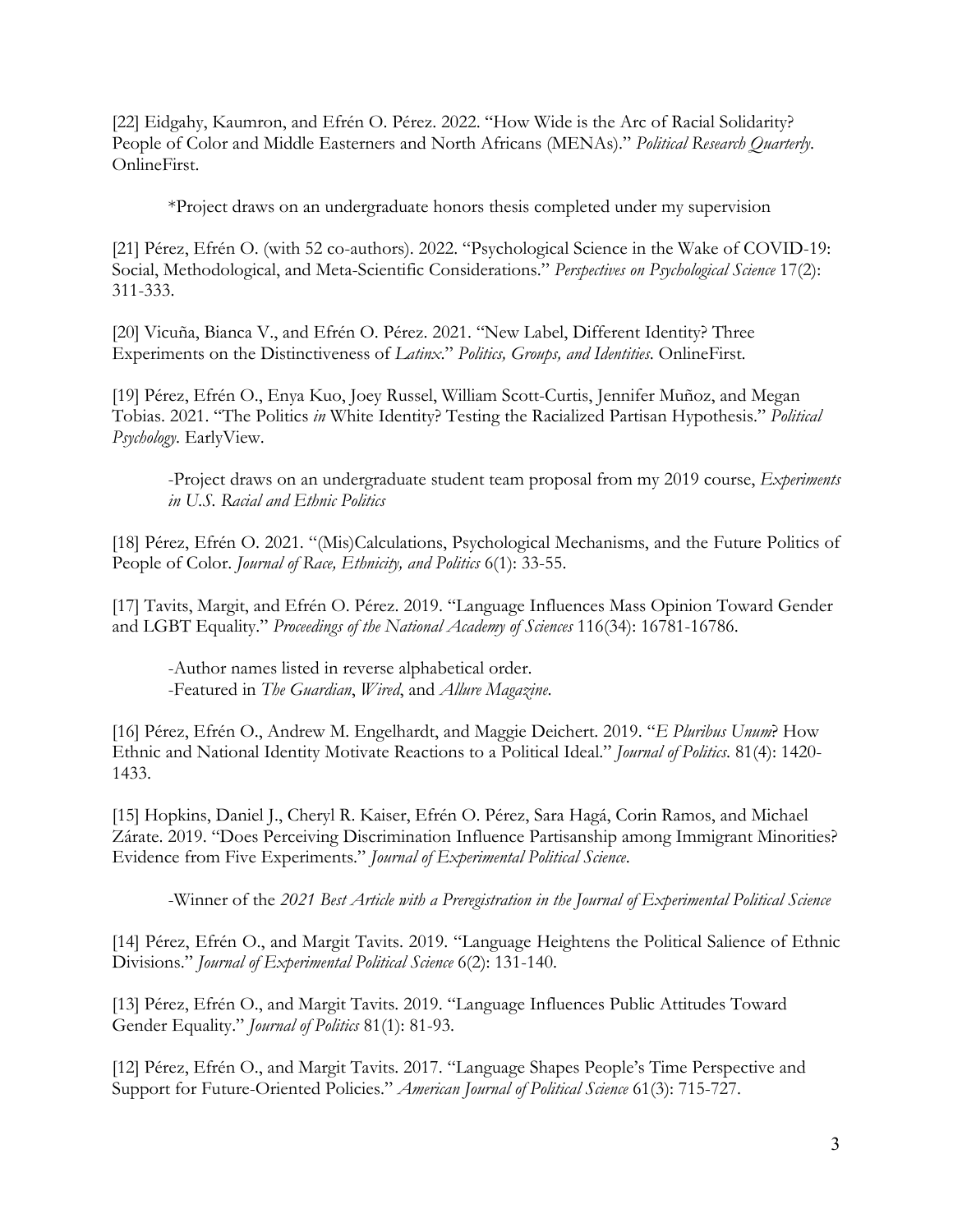[11] Pérez, Efrén O. 2016. "Rolling off the Tongue into the Top-of-the-Head: Explaining Language Effects on Public Opinion." *Political Behavior* 38(3): 603-634.

[10] Carter, Niambi M., and Efrén O. Pérez. 2016. "Race and Nation: How Racial Hierarchy Shapes National Attachments." *Political Psychology* 37(4): 497-513.

[9] Pérez, Efrén O. 2015. "Mind the Gap: Why Large Group Deficits in Political Knowledge Emerge—And What To Do About Them." *Political Behavior* 37(4): 933-954.

-Featured in the London School of Economics USAPP Blog (December 2015). [8] Pérez, Efrén O. 2015. "Xenophobic Rhetoric and Its Political Effects on Immigrants and Their Co-Ethnics." *American Journal of Political Science* 59(3): 549-564.

-Featured in the London School of Economics USAPP Blog (September 2015).

[7] Pérez, Efrén O. 2015. "Ricochet: How Elite Discourse Politicizes Racial and Ethnic Identities." *Political Behavior* 37(1): 155-180.

-Awarded Springer's Change the World, One Article at a Time: Must-Read Articles from 2015.

[6] Pérez, Efrén O., and Marc J. Hetherington. 2014. "Authoritarianism in Black and White: Testing the Cross-Racial Validity of the Child Rearing Scale." *Political Analysis* 22(3): 398-412.

[5] Lee, Taeku, and Efrén O. Pérez. 2014. "The Persistent Connection Between Language-of-Interview and Latino Political Opinion." *Political Behavior* 36(2): 401-425.

[4] Pérez, Efrén O. 2013. "Implicit Attitudes: Meaning, Measurement, and Synergy with Political Science." *Politics, Groups, and Identities* 1(2): 275-297.

[3] Pérez, Efrén O. 2011. "The Origins and Implications of Language Effects in Multilingual Surveys: A MIMIC Approach with Application to Latino Political Attitudes." *Political Analysis* 19(4): 434-454.

[2] Pérez, Efrén O. 2010. "Explicit Evidence on the Import of Implicit Attitudes: The IAT and Immigration Policy Judgments." *Political Behavior* 32(4): 517-545*.* 

[1] Pérez, Efrén O. 2009. "Lost in Translation? Item Validity in Bilingual Political Surveys." *Journal of Politics* 71(4): 1530-1548.

#### **BOOK CHAPTERS**

[7] Pérez, Efrén O., and Bianca V. Vicuña. In press. "The Gaze from Below: Toward a Political Psychology of Minority Status." In L. Huddy, D.O. Sears, J. Levy, and J. Jerit, eds., *The Oxford Handbook of Political Psychology* (3<sup>rd</sup> edition). New York: Oxford University Press.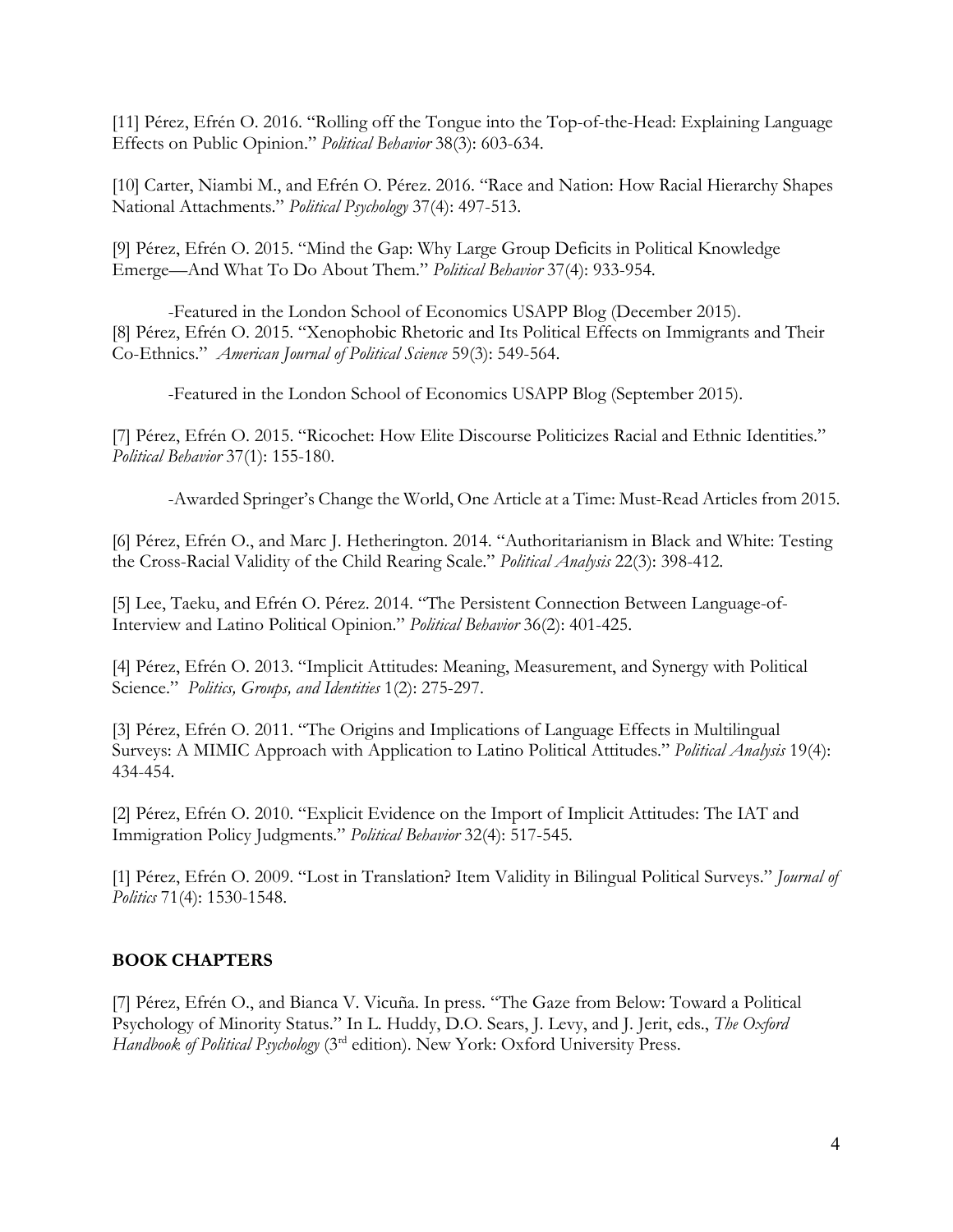[6] Pérez, Efrén O., and Bianca V. Vicuña. In press. Implicit Attitudes and Mass Political Opinion. In T.J. Rudolph, ed., *Elgar Handbook on Politics and Public Opinion*. Cheltenham: Edward Elgar Publishing.

[5] Pérez, Efrén O., and George I. Riddle. 2020. "Automaticity in Political Cognition." In David P. Redlawsk (editor). *Oxford Handbook of Political Decision-Making*. New York: Oxford University Press.

[4] Pérez, Efrén O. 2017. "Implicit Attitudes in Public Opinion." In L. Sandy Maisel (editor). *Oxford Bibliographies in Political Science*. New York: Oxford University Press.

[3] Pérez, Efrén O. 2015. "The Language-Opinion Connection." In *The Oxford Handbook on Polling and Polling Methods*. R. Michael Alvarez and Lonna Atkeson (editors). New York: Oxford University Press.

[2] McClain, Paula D., Gerald F. Lackey, Efrén O. Pérez, Niambi M. Carter, Jessica Johnson Carew, Eugene Walton, Jr., Candis S. Watts, Monique L. Lyle and Shayla C. Nunnally. 2011. "Intergroup Relations in Three Southern Cities: Black and White Americans' and Latino Immigrants' Attitudes." In *Just Neighbors? Research on African Americans and Latino Relations in the United States*. Edward Telles, Gaspar Rivera-Salgado and Sylvia Zamora (editors). New York: Russell Sage Foundation.

[1] McClain, Paula D., Michael C. Brady, Niambi M. Carter, Efrén O. Pérez, and Victoria DeFrancesco. 2005. "Rebuilding Black Voting Rights Before the Voting Rights Act." In *The Voting Rights Act: Securing the Ballot*. Richard M. Valelly (editor). Washington: Congressional Quarterly Press.

## **BOOK REVIEWS, BLOG ENTRIES, AND OTHER WRITING**

[7] Alee, Gloria Y., Jessica D. Johnson Carew, Niambi M. Carter, Victoria M. DeFrancesco Soto, Monique L. Lyle, Taneisha N. Means, Shayla C. Nunnally, Efrén Pérez, and Candis Watts Smith. 2019. "Can We All Get Along? The Arc of Paula D. McClain's Career Shows That We Can." *PS: Political Science & Politics* 52(4): 787-793.

[6] Pérez, Efrén O. 2018. Review of *Historic Firsts: How Symbolic Empowerment Changes U.S. Politics* by Evelyn M. Simien. *Journal of Race, Ethnicity, and Politics* 3(2): 464-467.

[5] Pérez, Efrén O. 2016. Review of *Anger and Racial Politics: The Emotional Foundation of Racial Attitudes in America* by Antoine J. Banks. *International Review of Modern Sociology* 42(1): 68-71.

[4] Pérez, Efrén O. 2015. "Self-Fulfilled Prophecy: How Elite Rhetoric Politicizes Immigrants and Their Co-Ethnics." *Migration and Citizenship: Newsletter of the American Political Science Association Organized Section on Migration and Citizenship*. 4(1): 12-17.

[3] Pérez, Efrén O. 2015. "How the Questions We Ask Can Influence Our Judgments of People's Political Knowledge." *USAPP – American Politics and Policy – The London School of Economics and Politics*  (December 18).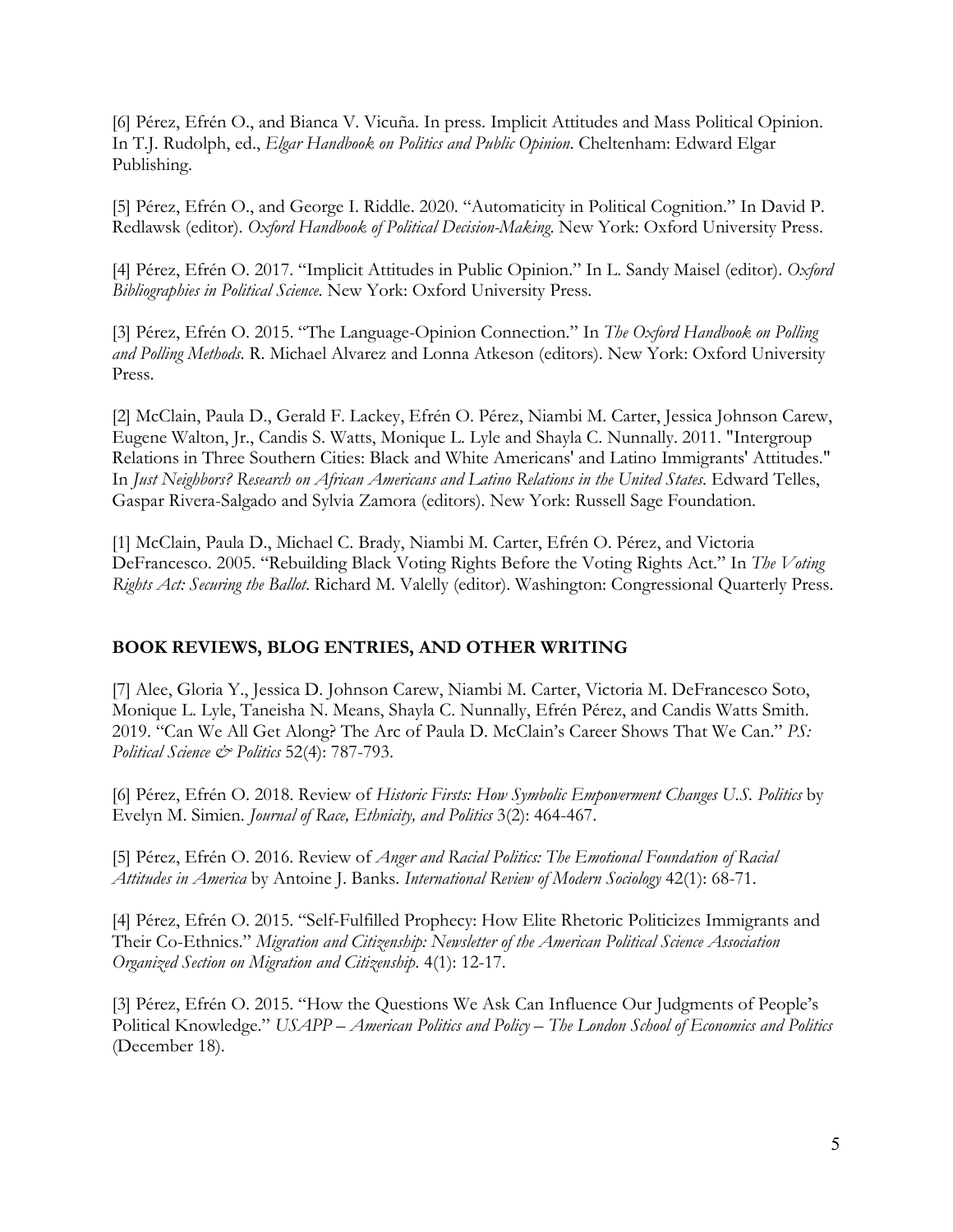[2] Pérez, Efrén O. 2015. "Politicians' Trash-Talk About Immigration Means That Latinos Become Less Politically Trusting and More Ethnocentric." *USAPP-American Politics and Policy – The London School of Economics and Politics* (September 17).

[1] Pérez, Efrén O. 2015. Review of *American Identity and the Politics of Multiculturalism* by Jack Citrin and David O. Sears. *Public Opinion Quarterly* 79(3): 820-823.

# **AWARDS, FELLOWSHIPS, GRANTS, & HONORS**

| Journal of Experimental Political Science, Best Article with a Preregistration in JEPS                                                                                                                         | 2021 |
|----------------------------------------------------------------------------------------------------------------------------------------------------------------------------------------------------------------|------|
| UCLA, Undergraduate Faculty Mentor Award                                                                                                                                                                       | 2021 |
| American Journal of Political Science, One of the Top 20 Articles Downloaded in 2018,<br>"Language Shapes People's Time-Perspective and Support for Future-Oriented Policies"                                  | 2019 |
| American Journal of Political Science, One of the Top 20 Articles Downloaded in 2017,<br>"Language Shapes People's Time-Perspective and Support for Future-Oriented Policies"                                  | 2018 |
| Political Research Quarterly, Outstanding Reviewer Award                                                                                                                                                       | 2017 |
| The Race, Ethnicity, and Politics Section of the American Political Science Association<br>Best Book Award for Unspoken Politics: Implicit Attitudes and Political Thinking                                    | 2017 |
| The Latino Caucus of the American Political Science Association                                                                                                                                                | 2017 |
| Best Book on Latino Politics for Unspoken Politics: Implicit Attitudes and Political Thinking<br>Vanderbilt University, Chancellor Faculty Fellow                                                              | 2017 |
| Latino Center for Leadership Development Grant, "Speaking in Tongues: Explaining<br>Language Effects on Survey Response"                                                                                       | 2017 |
| Russell Sage Foundation Grant, "Assessing the Impact of the 2016 Campaign on<br>on Asian Americans' and Latinos' Political Attitudes and Behavior (with Dan Hopkins<br>and Cheryl Kaiser)                      | 2016 |
| The Latino Caucus of the Midwest Political Science Association, Early Career Award                                                                                                                             | 2016 |
| Political Behavior, Change the World, One Article at a Time: Must-Read Articles from 2015,<br>"Ricochet: How Elite Discourse Politicizes Racial and Ethnic Identities"                                         | 2016 |
| Russell Sage Foundation Grant, "Perceptions of Discrimination and the Acquisition of<br>Partisan Identity in Immigrant Communities" (with Dan Hopkins and Cheryl Kaiser)                                       | 2014 |
| Midwest Political Science Association, Lucius Barker Award for the Best Paper on<br>Race/Ethnicity and Politics at the 2011 Annual Meeting, "Black Ice? Race and the Political<br>Psychology of Implicit Bias" | 2012 |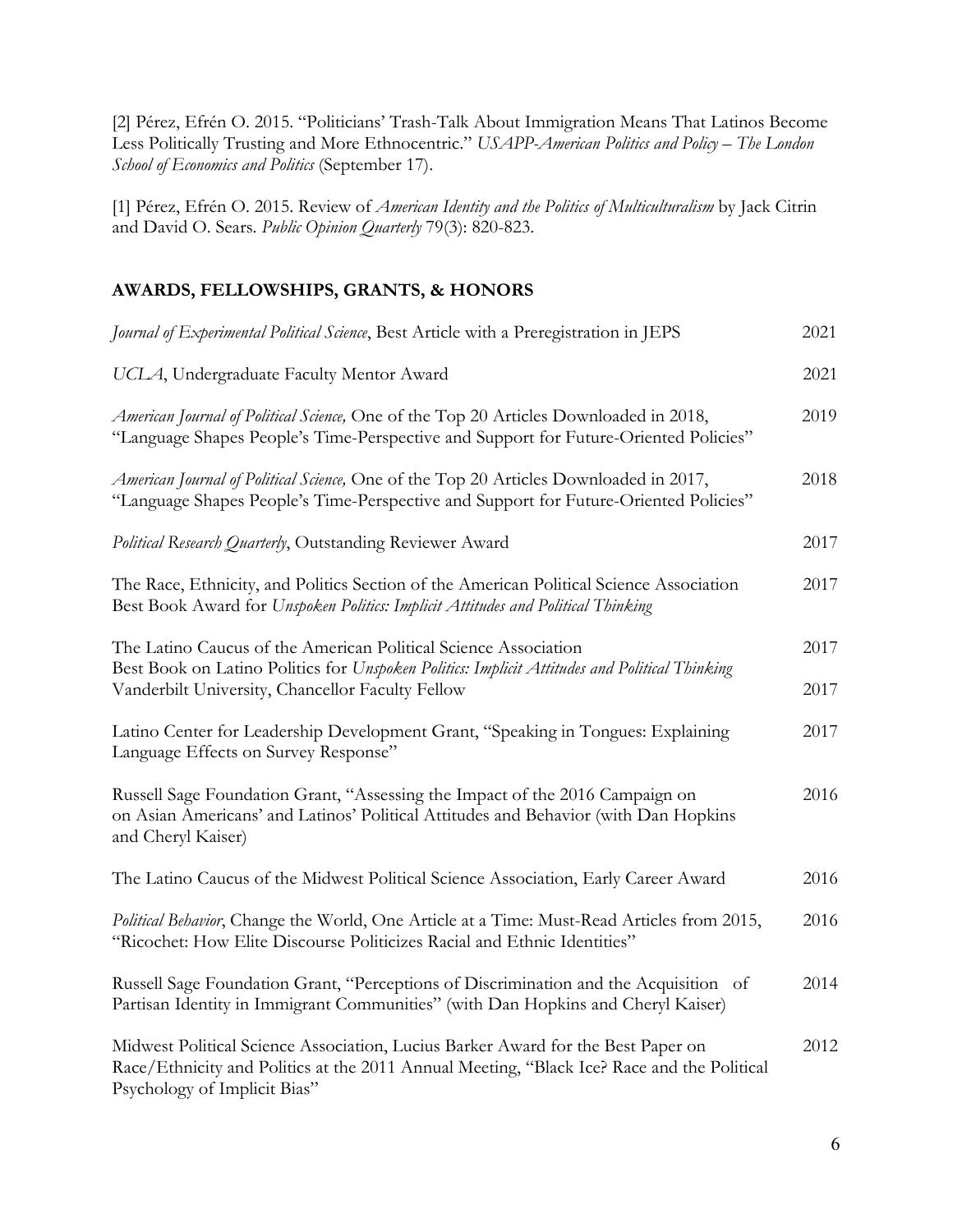| Time-Sharing Experiments for the Social Sciences Grant, "Xenophobic Rhetoric<br>and Its Political Effects on Latinos" | 2011 |
|-----------------------------------------------------------------------------------------------------------------------|------|
| Vanderbilt Warrant Center Fellowship on Immigration and the American Experience                                       | 2009 |
| Nominated for the APSA Best Dissertation Award in Race, Ethnicity, and Politics                                       | 2008 |
| National Science Foundation Dissertation Improvement Grant                                                            | 2007 |
| Duke American Politics Research Group - Summer Research Award                                                         | 2007 |
| Duke Interdisciplinary Initiative in Social Psychology – Subject Payment Grant                                        | 2007 |
| Duke American Politics Research Group - Summer Research Award                                                         | 2006 |
| National Science Foundation Graduate Fellowship                                                                       | 2005 |
| James B. Duke Graduate Fellowship                                                                                     | 2003 |

## **WORK IN PROGRESS**

#### *Under review*

"Taking Stock of Solidarity Between People of Color: A Meta-Analysis of 5 Experiments," (w/ Bianca Vicuña and Alisson Ramos).

"Converting Lemons into Lemonade: Validating a New Pathway to Black Solidarity with Other People of Color," (w/ Bianca Vicuña and Alisson Ramos).

"Diversity Management from a Target's Perspective: A Pre-Registered Experiment on Latinos, Multiculturalism, and Colorblindness," (w/Bianca Vicuña, Hannah Cass, Celine Tsoi, and Ying Xuan Chua).

#### *Revise and resubmit*

"The Surprising Stability of Asian Americans' and Latinos' Partisan Identities in the Early Trump Era" (with Daniel J. Hopkins and Cheryl K. Kaiser)

"Does Affirming Black and Latino People as *American* Weaken Racial Solidarity? A Surprising 'No' from Two Pre-Registered Experiments" (with Bianca Vicuña and Alisson Ramos).

"Basking in Their Glory: "The Intensification of Expressive Partisanship among People of Color After the 2020 US Election" (with Rahsaan Maxwell and Stephanie Zonszein)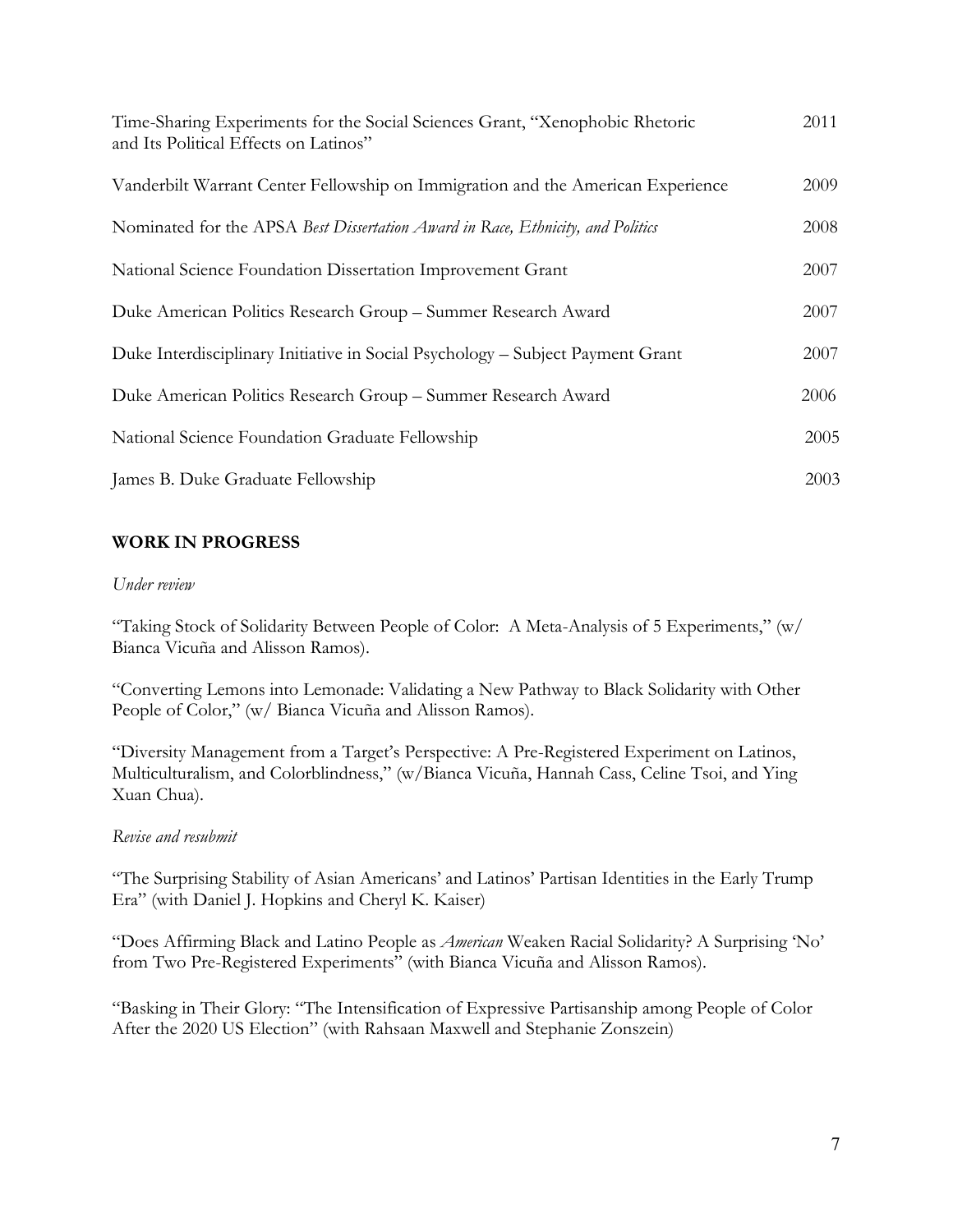### **INVITED PRESENTATIONS AND WORKSHOPS**

"Taking Stock of Solidarity Between People of Color: A Meta-Analysis of 5 Experiments," (with Bianca Vicuña and Alisson Ramos). Quantitative Initiative for Policy and Social Research, February 2022, University of Kentucky; Inequality & Social Policy Program, March 2022, Harvard University; American Government Series, March 2022, Georgetown University; American Politics Workshop, May 2022, University of Chicago.

"Prejudiced When Climbing Up or When Falling Down? Why (Some) People of Color Express Anti-Black Racism?" (with Bianca Vicuña and Crystal Robertson). Minority Politics Online Seminar Series (MPOSS), May 2021. University of Minnesota, March 2021.

"The Surprising Stability of Asian Americans' and Latinos' Partisan Identities in the Early Trump Era" (with Daniel J. Hopkins and Cheryl K. Kaiser). Politics of Race, Immigration, and Ethnicity Consortium, May 2021.

"When Duty Calls, Do People of Color Answer? Collective Action in a Racially Diverse Polity" (with Jason Chin, Gustavo Mártir, and Yuen Huo). Stonybrook University, March 2021.

"Racial Order, Racialized Responses: Interminority Politics in a Diverse Nation." Notre Dame, February 2021; Columbia University, January 2021; Harvard University, October 2020; University of Houston, October 2020.

"People of Color and the 20202 Presidential Election." California State University – Los Angeles, October 2020.

"Defending Our Turf: Why Black and Asian Americans React Conservatively to Latino Growth." U.C. Irvine, November 2019;

"Diversity's Child: The Political Roots and Actions of People of Color." U.C. Santa Barbara, February 2020; U.C. Berkeley, December 2019; Stanford University, November 2019; Vanderbilt University, September 2019; University of Pennsylvania, September 2019; Vanderbilt University, April 2019; U.C. Merced, April 2019; Northwestern University, June 2019.

"People of Color? The Political Origins and Consequences of a New Identity." Harvard University, October 2018; UC Berkeley, November 2018; Stanford University, November 2018; U.C. Merced, December 2018.

"E Pluribus Unum: Clarifying When and How Elites (Dis-)Incline Immigrants Toward a Political Ideal." (with Andrew M. Engelhardt and Maggie Deichert). University of Michigan, September 2017. Stanford University, October 2017. University of Washington, April 2017.

"Language Shapes Public Attitudes Toward Gender Equality." (with Margit Tavits). UCLA – Race, Ethnicity, and Politics Workshop, January 2017. Princeton Conference on Identity and Inequality, October 2016. Cornell University - Politics, Sandwiches, and Comments Workshop, September 2016.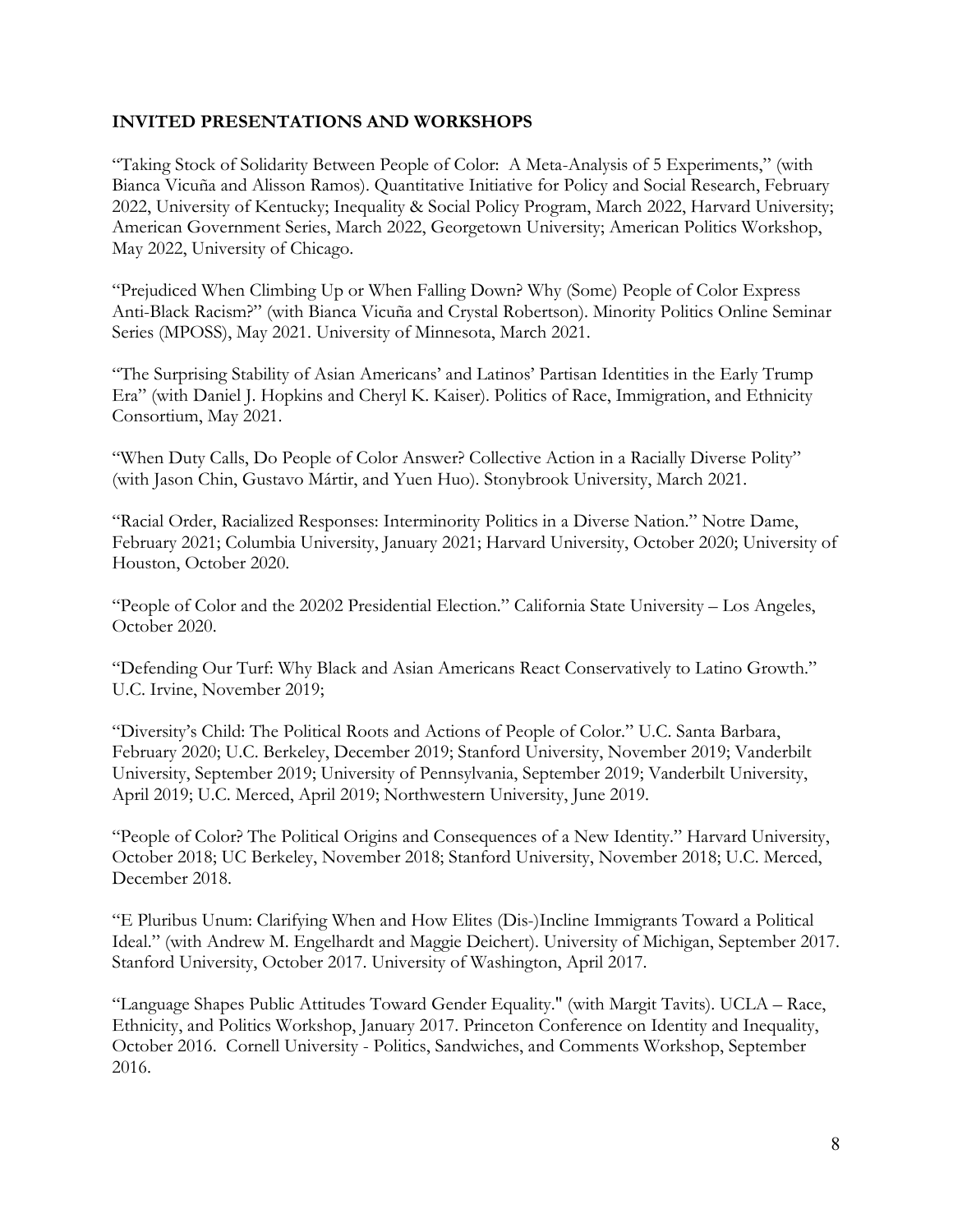"Item Scaling in Experimental Settings: Why, When, and How." Princeton University – Politics Research in Experimental Social Science Workshop, April 2016.

"His and Hers: How Language Shapes Public Attitudes Toward Gender Equality." Princeton University – Politics Research in Experimental Social Science Workshop, April 2016. University of Maryland American Politics Workshop, March 2016.

"Peeking into our Repertoires: Bolstering the Claim that Latino Identity Matters Politically" (with Maggie Deichert and Andrew M. Engelhardt). University of Houston Conference on the Politics of Latino Identity, December 2015.

"Rolling Off the Tongue into the Top-of-the-Head: Explaining Language Effects on Public Opinion." U.C. San Diego, November 2015; Ohio State University Workshop in American Politics, October 2015; Duke University Political Science, October 2015.

"His and Hers: How Language Shapes Public Attitudes Toward Gender Equality." Columbia University American Politics Workshop, September 2015; UNC-Chapel Hill American Politics Research Group, August 2015; UNC-Chapel Hill Comparative Approaches to the Study of Immigration, Ethnicity, and Religion Workshop, April 2015; U.C. San Diego - Race, Ethnicity, Immigration, and Identity Group, May 2015.

"Accented Politics: How Language Shapes Public Opinion." University of Pennsylvania Symposium on the Politics of Immigration, Race, and Ethnicity, September 2014.

"Lingua Franca: How Language Shapes the Cultural Direction of Public Opinion." Stanford University Comparative Approaches to the Study of Immigration, Ethnicity, and Religion Workshop, May 2014.

"Unspoken: Implicit Attitudes and Political Thinking." Society of Southeastern Social Psychologists, November 2013.

"Boomerang: How Elite Discourse Politicizes Racial and Ethnic Identities." UC-Berkeley PRIEC Meeting, January 2013; Washington University – Saint Louis, March 2013.

"Collateral Damage? Xenophobic Rhetoric and its Political Effects on Latinos." University of Michigan, March 2012; Princeton University, May 2012.

"Implicit Bias and U.S. Immigration Policy Judgments." Princeton University, March 2011.

"In the Blink of an Eye: How Implicit Bias Subconsciously Affects Immigration Policy Judgments." University of Southern California, January 2011.

"Who's Implicitly Biased and When? An Inquiry into Motivation and Opportunity in the Immigration Debate." Russell Sage Foundation, July 2010.

"Immigrant = Latino: How Automaticity Shapes Immigration Policy Judgments." Harvard University, February 2010; Lipscomb University, September 2009; Duke University, June 2009.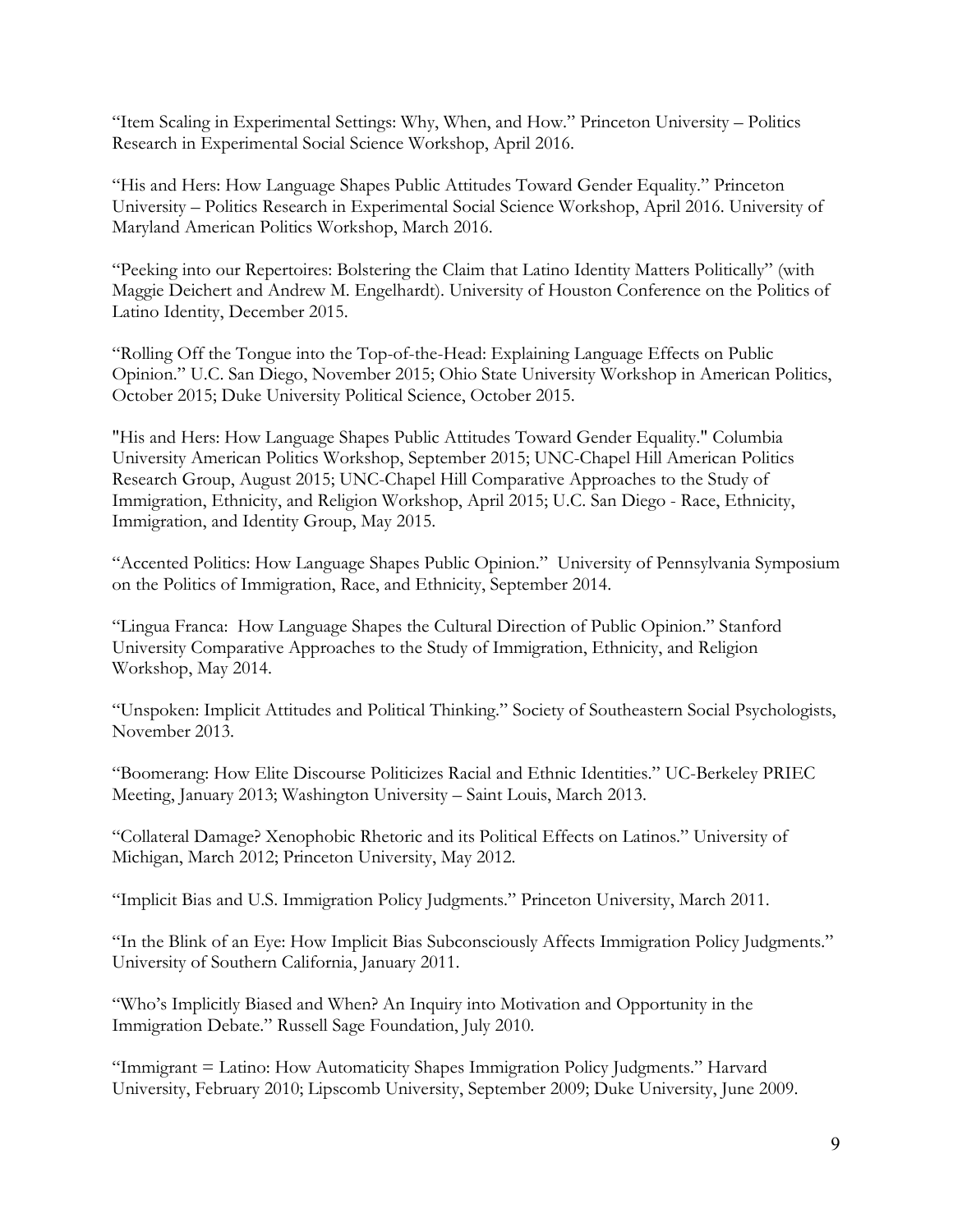"On the Group-Specific Nature of U.S. Opposition to Immigration." Political Psychology and Immigration Conference. University of Texas – Austin, April 2009.

*"Juan* for All: Implicit Attitudes and the Nature of Opposition to Immigration." Princeton University; Stanford University; University of Michigan; University of California at Berkeley; University of California at Merced; Vanderbilt University, Fall 2007.

# **CONFERENCE PRESENTATIONS**

"Mitigating Implicit Bias in Faculty Hiring." Short Course at the 2020 Annual Meeting of the American Political Science Association.

"To Stay Neutral or Not When Teaching the 2016 Election: Ethical and Pedagogical Challenges." Invited Roundtable at the 2016 Annual Meeting of the American Political Science Association.

"Hyphenating Rhetoric: Explaining When, Why, and How Immigrant Minorities Wish to Integrate Politically" (with Maggie Deichert and Andrew M. Engelhardt). Paper presented at the 2016 Annual Meeting of the American Political Science Association.

"Rolling off the Tongue into the Top-of-the-Head: Explaining Language Effects on Opinion." Paper presented at the 2016 Annual Meeting of the American Political Science Association.

"Perceptions of Discrimination and Partisanship Among Asian Americans and Latinos." (with Dan Hopkins and Cheryl Kaiser). Paper presented at the 2016 Annual Meeting of the American Political Science Association.

*Unspoken Politics: Implicit Attitudes and Political Thinking*. "Author Meets Critics" Book Roundtable at the 2016 Annual Meeting of the Midwest Political Science Association.

"His and Hers: How Language Shapes Public Attitudes Toward Gender Equality" (with Margit Tavits). Paper presented at the 2015 Annual Meeting of the Midwest Political Science Association.

"Boomerang: How Elite Discourse Politicizes Racial and Ethnic Identities." Paper presented at the 2013 Annual Meeting of the Midwest Political Science Association; and the Western Political Science Association.

"Collateral Damage? Xenophobic Rhetoric and its Political Effects on Latinos." Paper presented at the 2012 Annual Meeting of the Midwest Political Science Association; and the Western Political Science Association.

"Black Ice? Race and the Political Psychology of Implicit Bias." Paper presented at the 2011 Annual Meeting of the Midwest Political Science Association; and the Western Political Science Association.

-Winner of the MPSA Lucius Barker Award for best paper on race/ethnicity and politics.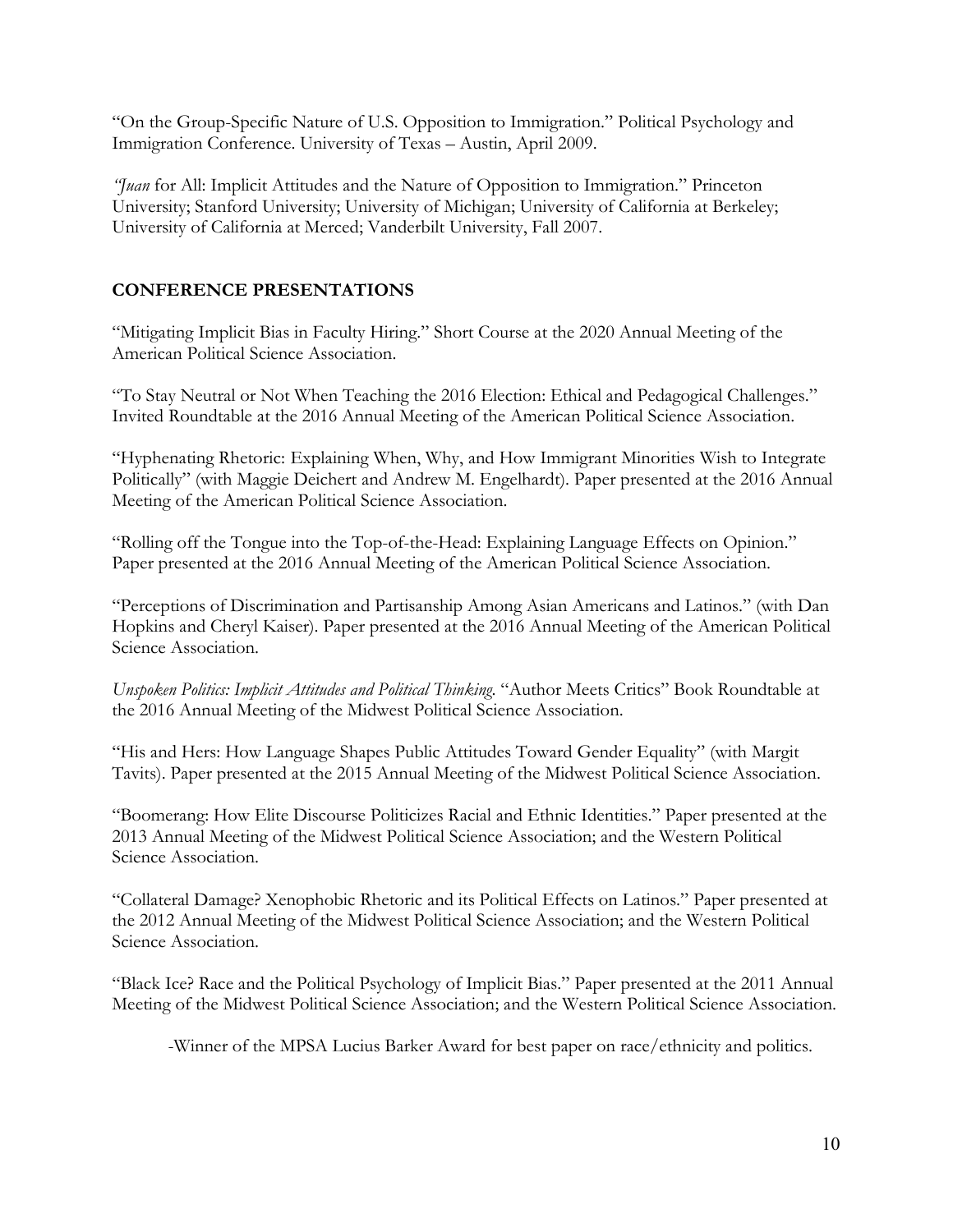"Race and Nation: African Americans, White Americans, and Hostility to Immigrants" (with Niambi Carter). Paper presented at the 2011 Annual Meeting of the Southern Political Science Association; the Midwest Political Science Association; and the Western Political Science Association.

"The Color of Authoritarianism: Race, Threat, and Punitiveness in American Politics." (with Marc Hetherington). Paper presented at the 2010 Annual Meeting of the Midwest Political Science Association.

"Race, Stereotypes, and Immigration: Intergroup Perceptions in a Set of Southern Cities." (with Paula D. McClain et al.). Paper presented at the 2010 Annual Meeting of the Midwest Political Science Association.

"Black and White Americans and Latino Immigrants: A Preliminary Look at Attitudes in Three Southern Cities." (with Paula D. McClain et al.). Paper presented at the 2009 Annual Meeting of the American Political Science Association; and the Southern Political Science Association.

"If It's White, Is It Right? National Attachments, African Americans, and Hostility to Immigrants" (with Niambi M. Carter). Paper presented at the 2008 Annual Meeting of the American Political Science Association.

*"Juan* for All: Implicit Attitudes and the Group-Specific Nature of Anti-Immigrant Opinion." Paper presented at the 2008 Annual Meeting of the Midwest Political Science Association; and the 2008 Annual Meeting of the Western Political Science Association.

"Lost in Translation? Validity and Reliability in Bilingual Political Surveys." Paper presented at the 2007 Annual Meeting of the Midwest Political Science Association.

"Aliens Through Space and Time: U.S. Anti-Immigrant Opinion in Longitudinal Perspective." Paper presented at the 2006 Annual Meeting of the Western Political Science Association.

"Framing Effects and Attitudes Toward Immigrant Assimilation." (with Victoria DeFrancesco Soto). Paper presented at the 2006 Annual Meeting of the Western Political Science Association. "Don't Hate the Player, Hate the Game: The Link Between Anti-Immigrant Opinion and Attitudes Toward Latinos." (with Victoria DeFrancesco). Paper presented at the 2005 Annual Meeting of the Western Political Science Association.

"No Way José: Latino Stereotypes, Social Categorization & the Politics of Immigration." Paper presented at the 2004 Annual Meeting of the American Political Science Association.

## **COURSES TAUGHT**

University of California, Los Angeles:

Experiments in U.S. Racial and Ethnic Politics (undergraduate) Political Psychology (undergraduate) The Politics of Ethnic Identity (graduate) (co-taught with Dan Posner) Advanced Readings in Political Psychology (graduate) (co-taught with David Sears)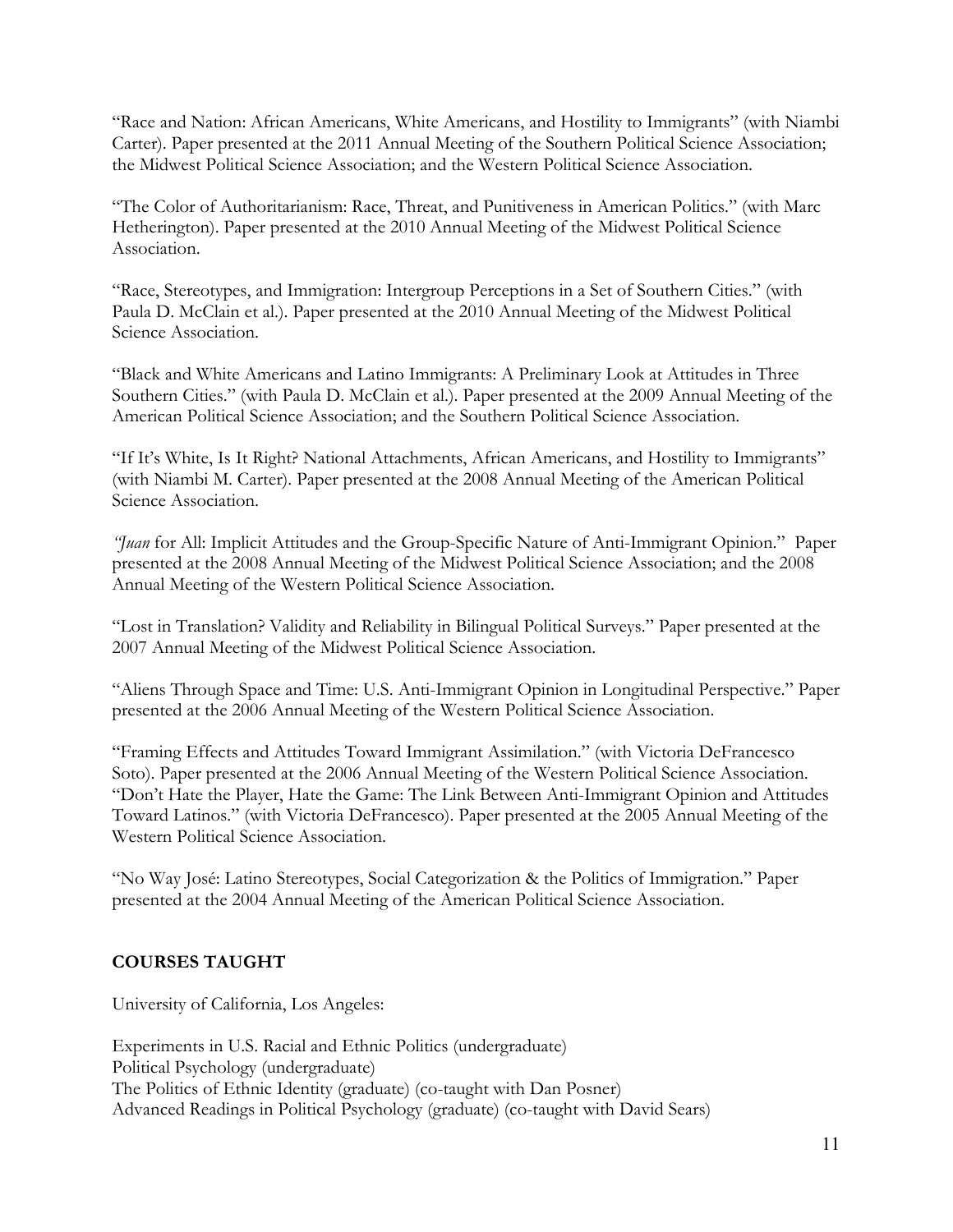Research Methods in Race Ethnicity Politics Scholarship (graduate)

Vanderbilt University:

American Public Opinion (undergraduate) Group Conflict and Cooperation in U.S. Politics (undergraduate) Political Psychology (undergraduate) Race and Politics in the U.S. (undergraduate)

Attitudes and Measurement (graduate) Experimental Methods in Political Science (graduate) Political Psychology (graduate)

## **LANGUAGE AND PROGRAMMING SKILLS**

Native Spanish (verbal and written) Mplus**®** Stata™

#### **PROFESSIONAL SERVICE**

Associate Editor, *Public Opinion Quarterly*, 2020 – present.

Associate Principal Investigator, *Time-Sharing Experiments for the Social Sciences (TESS)*, 2016 – present.

Advisory Board Member: American National Election Studies (ANES), 2019 – present; Russell Sage Foundation (RSF), 2021-present.

President, Political Psychology Section of the American Political Science Association, 2020 – present

Chair: WPSA Search Committee for New PRQ Editorship, 2020 – 2021.

Chair: Emotional Politics: Mobilizing Racial Resentment, 2016 APSA; Race and Ethnicity: Experimental Investigations, 2015 APSA; Anti-Migrant and Far Right Support, 2015 MPSA; Committee on the Status of Latinos in the South, 2011 SPSA; 2009 Economic Shocks, Social Welfare, and Democratic Sustainability in the Americas - Vanderbilt University.

Co-Editor, *Advances in Political Psychology*, 2019 – present;

Consulting Editor, *Personality and Social Psychology Bulletin*, 2021- present.

Conference Organizer: Symposium on Bio-Politics Research, June 2016 (with Matt Hibbing); Symposium on the Politics of Immigration, Race, and Ethnicity, May 2015 (with Sophia Wallace). Discussant: To Stay Neutral or Not When Teaching the 2016 Election: Ethical and Pedagogical Challenges, 2016 APSA; Emotional Politics: Mobilizing Racial Resentment, 2016 APSA; Political Psychology and International Relations, 2016 MPSA; Methodological Issues in Opinion Research,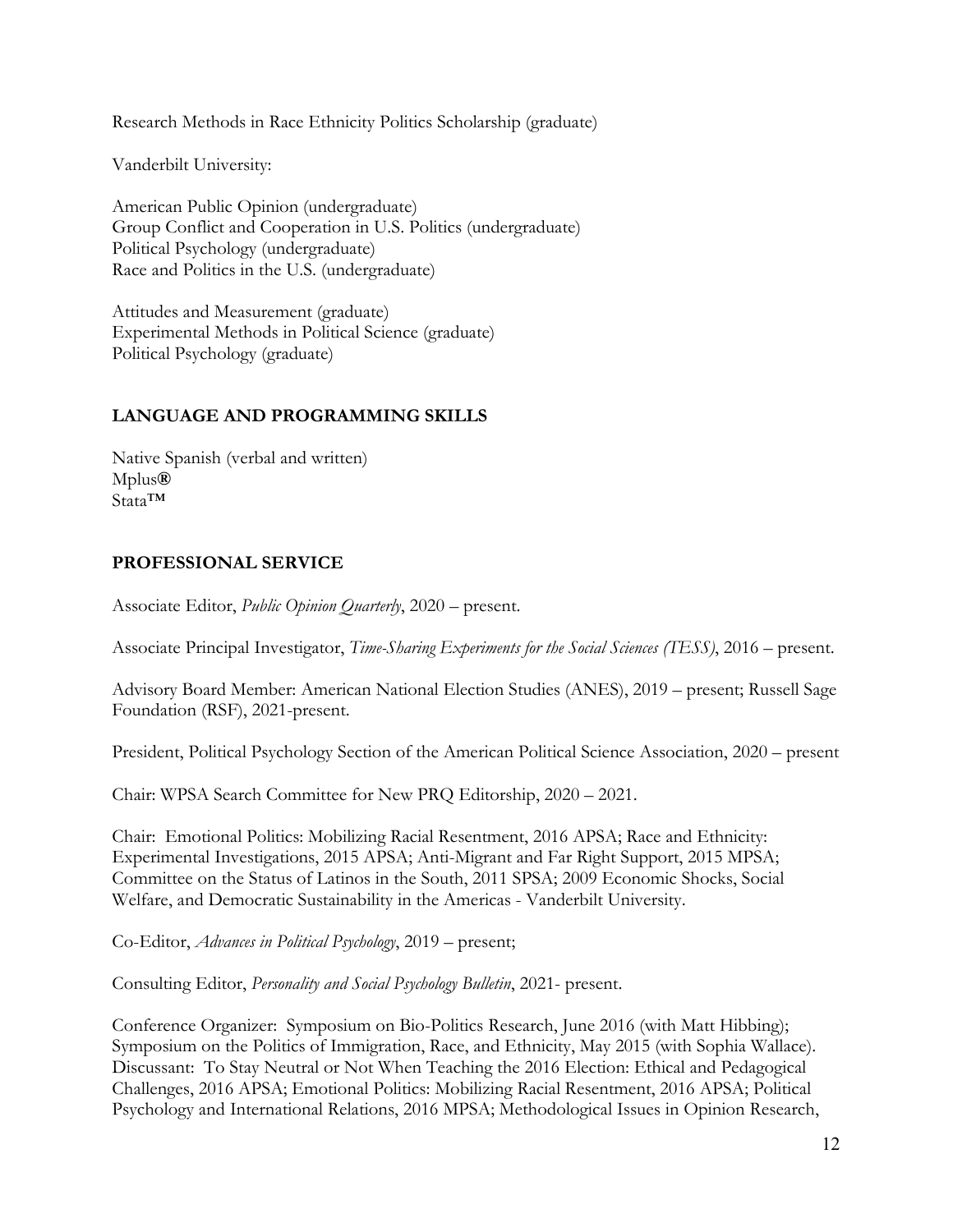2015 APSA; Campaign Advertising and Racial/Ethnic Cues, 2013 MPSA; Immigration, Ingroup, and Outgroup Attitudes, 2013 MPSA; The Psychology of Mass Mobilization, 2013 WPSA; The Psychological Underpinnings of Racial Stereotypes, 2011 MPSA; 2009 Economic Shocks, Social Welfare, and Democratic Sustainability in the Americas - Vanderbilt University. Editorial Board Member: *American Journal of Political Science*, 2019 - present; *Journal of Politics,* 2019 – present; *Personality and Social Psychology Bulletin*, 2021 – present; *Political Behavior*, 2017 – present; *Politics, Groups, and Identities*, 2017 – present.

Expert Panelist, COVID-19 Prevention Network (CoVPN)– Latinx Panel

Program Co-Chair, *2020 Annual Meeting of the American Political Science Association*

Referee: *American Journal of Political Science; American Political Science Review; American Sociological Review; Basic and Applied Social Psychology; Cambridge University Press; Field Methods; The Journal of Politics*; *Journal of Race, Ethnicity, and Politics; Journal of Social Issues; Language; National Science Foundation; Personality and Social Psychology Bulletin*; *Political Analysis; Political Behavior*; *Political Psychology; Political Science Quarterly; Politics, Groups, and Identities; Public Opinion Quarterly; Research and Politics; Social Science Quarterly; Social Science Research; Time-Sharing Experiments for the Social Sciences; Russell Sage Foundation; University of Chicago Press; University of Florida Press.* 

Section Head: Political Psychology, Southern Political Science Association, 2020; Political Psychology, Midwest Political Science Association, 2016; Public Opinion and Political Psychology Section, Western Political Science Association, 2012. Section Chair, Political Psychology – 2020 Meeting of the Southern Political Science Association

#### **DEPARTMENTAL AND UNIVERSITY SERVICE**

University of California, Los Angeles:

Chair, Latinx Seed Grants Review Committee (Chicano Studies), 2022 - present Chair, Race, Ethnicity, and Politics Subfield (Political Science), 2020 – present Treasurer, Social Psychology Area (Psychology), 2021 – present Member, Faculty Search Committee – Chicano Studies Research Center, 2021 - present Member, Diversity Issues Committee (Psychology), 2021 – present Member, Faculty Advisory Committee for the Chicano Research Studies Center, 2021-present Member, Graduate Admissions Committee (Political Science), 2021- present Member, Graduate Student Committee (Political Science), 2020 - present Member, Diversity Issues Committee (Psychology), 2020 - present Member, Merit Review Committee (Political Science), 2019-2020 Member, Graduate Admissions Committee (Political Science), 2019-2020 Participant, Faculty Perspectives on Diversity (Psychology), 2019 Member, Department Executive Committee (Political Science), 2018 Member, Graduate Admissions Committee (Political Science), 2018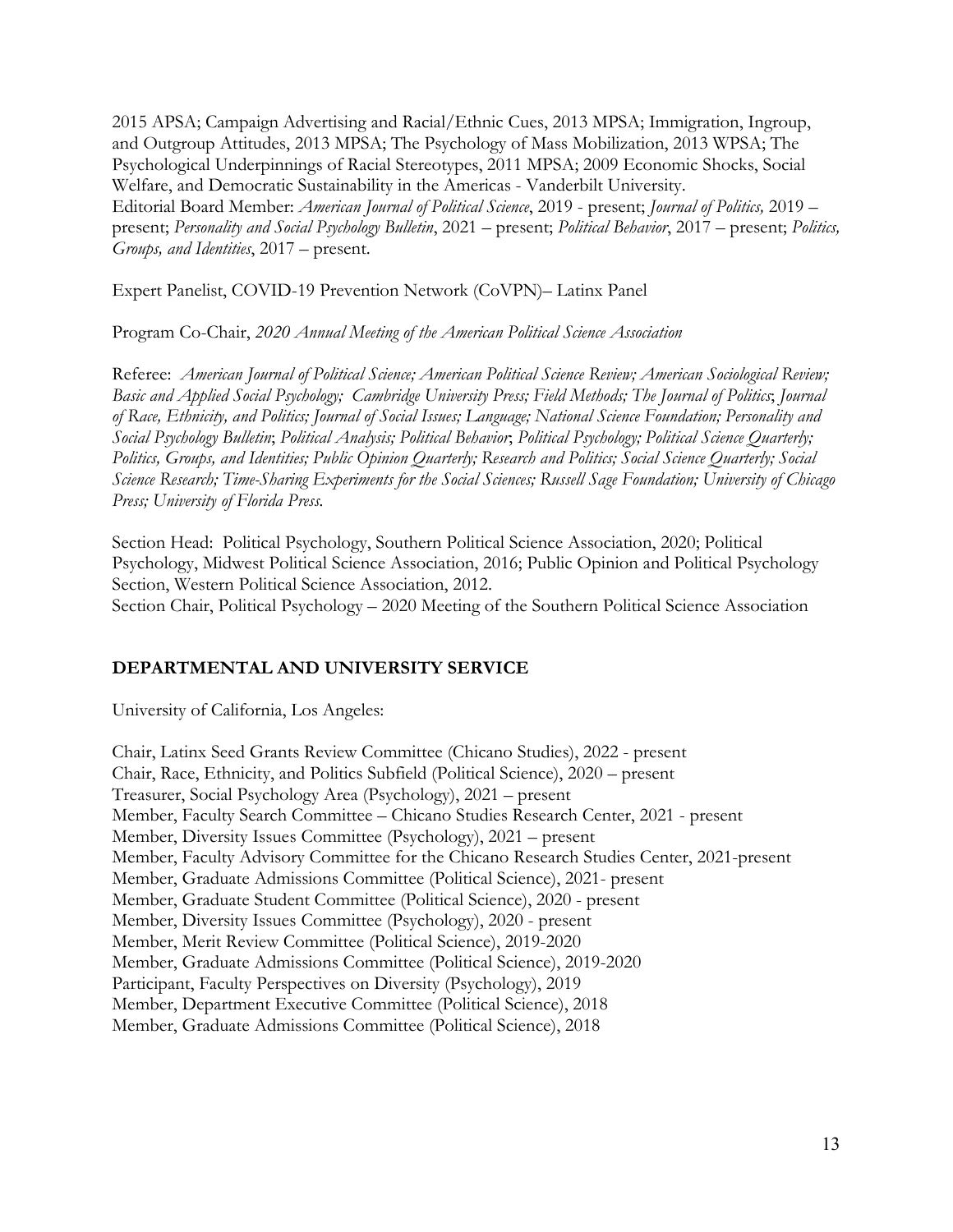Vanderbilt University:

Participant, Panel on Conducting a Successful and Inclusive Faculty Search, 2017 Chair, Political Science Hiring Priorities Committee, 2017 Member, Search Committee for Vice Provost for Equity, Diversity, and Inclusion, 2016 - Member, Land Use Faculty Advisory Committee, 2016 - Member, Selection Committee for Cornelius Vanderbilt Scholars, 2016 Chair, American Politics Junior Search Committee 2015-2016 Member, American Politics Senior Search Committee, 2015 – 2016 Organizer, Experimental Speaker Series, 2015, 2016 Member, Speakers Committee, 2014-2015 Member, Undergraduate Committee, 2014-2015 Field Convener, American Politics, 2013-2014 Member, Graduate Committee, 2013-2014, 2011-2012 Participant, VU-EDGE Director's Conference, 2011 Member, Undergraduate Committee, 2010-2011 Member, Junior Faculty Speakers Committee, 2010-2011 Member, Technology Committee, 2009-2010 Member, Undergraduate Studies Committee, 2008-2009 Member, Speakers Committee, 2008-2009 Member, Formal Theory Search Committee, 2008-2009

#### **DISSERTATION COMMITTEES**

Chair, Bianca Vicuña –UCLA (Political Science), *in progress* Member, Kristen Brock-Petroshius – UCLA (Social Work) *in progress* Member, Jason Plummer –UCLA (Social Work) *in progress* Member, Daniel Rosenfeld –UCLA (Psychology), *in progress*  Member, Mako Tanaka – UCLA (Psychology), *in progress* Member, Angie Gutierrez – UCLA (Political Science), 2021 Member, Marcel Roman – UCLA (Political Science), 2021 Member, Vivien Leung – UCLA (Political Science), 2021 Member, Lauren Goldstein – UCLA (Psychology), 2020 Member, Tyler Reny – UCLA (Political Science), 2020 Member, Maggie Deichert – Vanderbilt University (Political Science), 2019 Member, Andrew M. Engelhardt – Vanderbilt University (Political Science), 2019 Member, Blake Siske – Vanderbilt University (Sociology), 2016 Member, Camille Burge – Vanderbilt University (Political Science), 2014 Member, Jason Husser – Vanderbilt University (Political Science), 2012

#### **DOCTORAL ADVISING**

Claudia Alegre, Ph.D. student (political science) Jason Chin, Ph.D. student (psychology) Jessica Cobian, Ph.D. student (political science) Pete Fisher, Ph.D. student (psychology)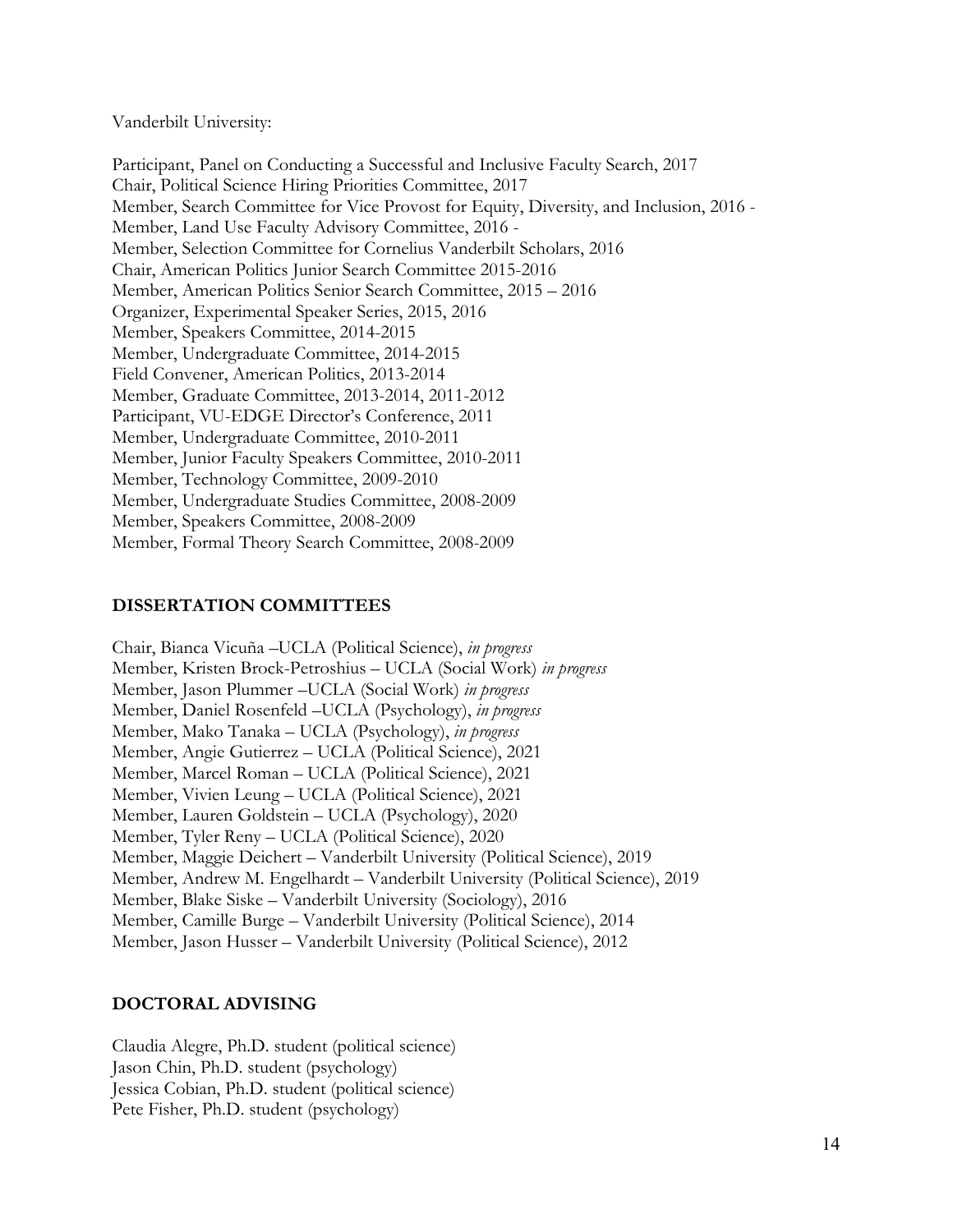Gustavo Mártir, Ph.D. student (psychology) Chase Privett, Ph.D. student (political science) Crystal Robertson, Ph.D. student (political science) Ryan Sabillo, Ph.D. student (psychology) Rodolfo Solís, Ph.D. student (political science) Bianca Vicuña, Ph.D. student (political science)

# **HONORS THESES & UNDERGRADUATE RESEARCH PROJECTS**

Supervisor, Kaumron Eidgahy (political science and psychology) - UCLA, 2021 Supervisor, Enya Kuo (political science and psychology) - UCLA, 2020 Supervisor, Jennifer Muñoz (political science) –UCLA, 2020 Supervisor, Janet Rivera (political science and sociology) – UCLA, 2020 Supervisor, Joey Russel (political science and cognitive science) – UCLA 2020 Supervisor, Nico Studen (political science) - UCLA, 2020 Supervisor, Megan Tobias (political science) – UCLA, 2020

Supervisor, Cindy Berganza (psychology) – UCLA, *in progress* Supervisor, Hannah Cass (psychology) – UCLA, *in progress* Supervisor, Daniella Efrat (sociology) – UCLA, *in progress* Supervisor, Kevin Phan (political science) – UCLA, *in progress* Supervisor, Alisson Ramos (political science and Chicano studies) –UCLA, *in progress* Supervisor, Mariella Solano (political science) – UCLA, *in progress* Supervisor, William Scott-Curtis (political science and mathematics) - UCLA, *in progress* Supervisor, Eric Tillett (political science) – UCLA, *in progress* Supervisor, Celine Tsoi (psychology) –UCLA, *in progress* Supervisor, Ying Xuan Chua (economics and psychology) –UCLA, *in progress*

## **MEDIA AND CONSULTING EXPERIENCE**

Author*,* "The U.S. is more racially diverse. Will people of color unify politically? (8/30/21), *Washington Post (The Monkey Cage)*.

Author, "People of color are protesting. Here's what you need to know about this new identity" (July 2020), *Washington Post (The Monkey Cage)*

Guest, "Is it Time to Say R.I.P. to 'POC'?" (September 2020), NPR's *Codeswitch* podcast Panelist, *Los Angeles Times* "Pulse of the Nation: A Virtual Event" (June 2020)

Political Analyst, Notícias Univisión (KMEX-34), *ad hoc* appearances on air and print

Political Commentator, *BBC*, *The Guardian*, *USA Today*, *Washington Post* and others, *ad hoc* analyses.

"Finding and Attracting Top Talent: Best Practices in Faculty Searches" Vanderbilt Faculty Trainings for Departmental Hiring Committees, Fall 2017 (4 workshops)